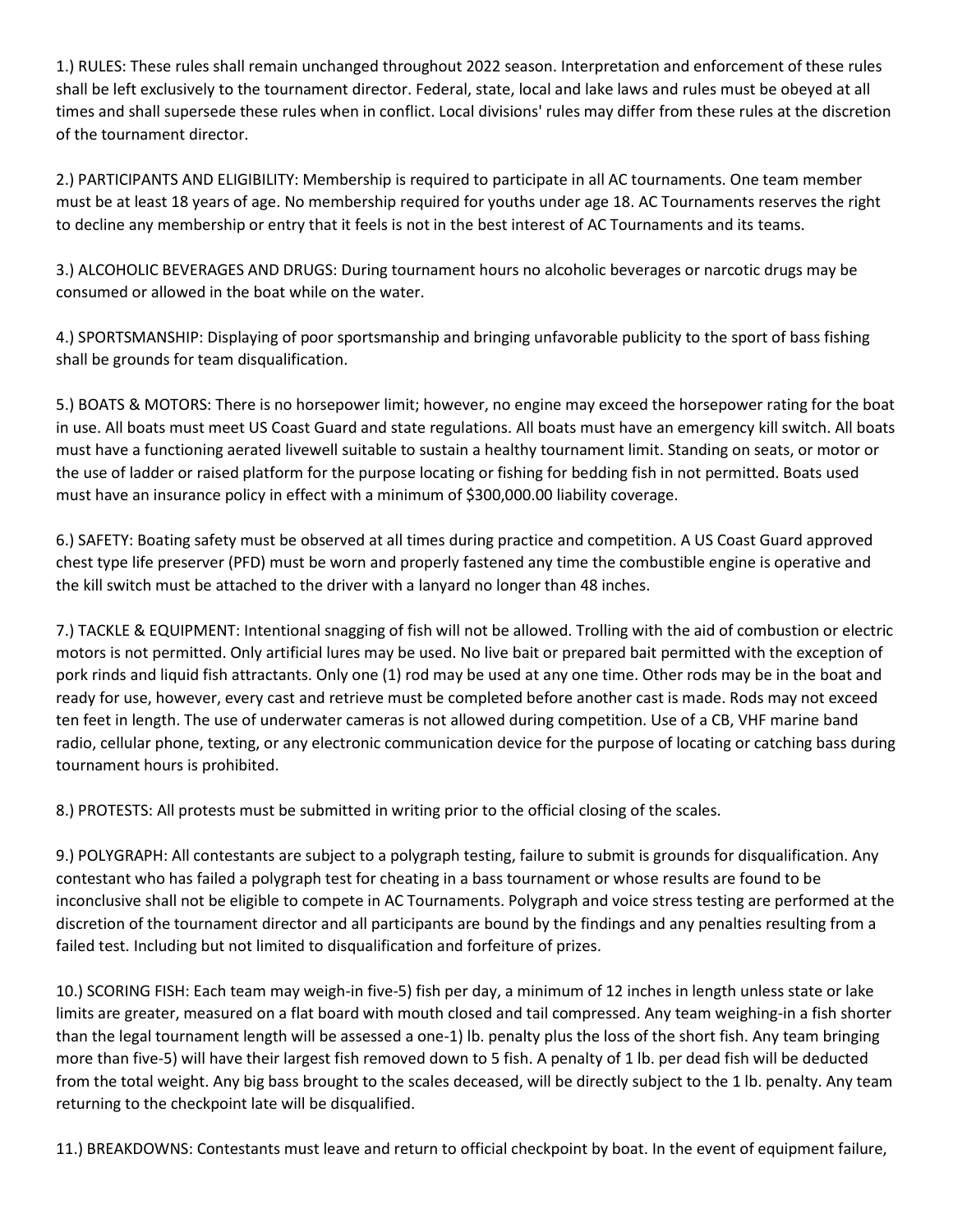there shall be two permitted methods of returning to the check-in and weighing fish. (1) By both partners remaining in their boat and being towed by water, or (2) By one partner entering the boat of another contestant or staff member along with the days catch. Team's fish must be kept separate.

12.) CULLING FISH: It is the responsibility of each team to keep no more than 6 fish in the live well. Dead fish may not be culled. No culling is allowed in the host marina.

13.) PERMITTED FISHING WATERS: No fishing is allowed inside the host marina. No fishing is allowed within 50 yards of another anchored or tied tournament boat with trolling motor out of the water. Having anyone hole-sit for anyone shall be grounds for disqualification. Contestants cannot leave the boat to land a fish or gain access to a fishing area. Restricting natural movement of fish by any means is automatic disqualification.

14.) GUIDES: Paid guides are prohibited via verbal information or on the water information at the Championship. They may not be used during the 7 day Championship practice period or the 7 day Championship off limit days. Check with your director for local trail rules.

15.) OFF LIMITS PERIOD AND FEE DEADLINES: Each tournament director at their discretion may do so. Clarify this rule with your local tournament director. Late Fees may apply. There will be a 7 day off limits period prior to 7 days of practice at the Championship.

16.) CHAMPIONSHIP POINTS: Qualifying will be based on a points and pound format beginning with 100 points for first place and descending down by one 1) point per place. In each event " First Place " will receive 100 points plus their weight, e.g., 1st Place = 100 points + 20.50 lbs. = 120.50 points. This procedure will be followed for all teams weighing fish. The lowest team having weight will be the last points given based on the point's structure. All remaining teams that fished but did not weigh fish will receive one-half (½) of the next possible points based off the point structure. Example: The last team weighing fish in a 45-boat field ended at 40th place with 2.0 lbs. They would receive 60 points + 2.0 lbs = 62 points. The remaining 5 teams without weight would receive 29.5 points each (59/2 = 29.5). No points shall be awarded to contestants that pay but do not fish.

17.) CHAMPIONSHIP QUALIFYING: You must fish a minimum of 5 regularly scheduled team tournaments during the year to qualify for a championship berth based on the 7 event point system. In a regular division the top 40% of the division average will qualify for the Championship. (Wild Cards): An additional 10% of the trail average can gain a classic berth via the Wild Card Tournament providing they have fished 7 events in the division. The Wild Card tournament will be the final tournament of each division and qualifiers will be selected by how they finish in that event after regular qualifiers are removed from the standings. The Choice Division will qualify the top 30% of the division after regular division qualifiers have been removed. AC Tournaments reserves the right to allow additional teams to participate to ensure full fields.

18.) PARTNERS: A team member may fish one event alone per division and accrue team points. Any team may use a substitute if one member cannot fish a given tournament. Two substituted events will be allowed per team, per 7 event average. In the event a partner is unable to make the TOC for some unforeseen reason, two qualifying members can join up to fish the Championship. This can only take place if both teams have qualified for the championship based on the qualifying rules laid out above and is approved by the home office.

19.) CHOICE DIVISION: Teams may fish an unlimited number of tournaments across multiple divisions in order to qualify for the Championship in the "Choice Division" but only their best 7 point events will be calculated. A team that fishes in 2 or more divisions automatically accumulates points in the "Choice Division". A team can qualify for a championship via more than one-1 division. However the division in which a team accumulates the highest ranking will be the division they represent at the championship. A Team may also win more than one division. To win the Choice Division